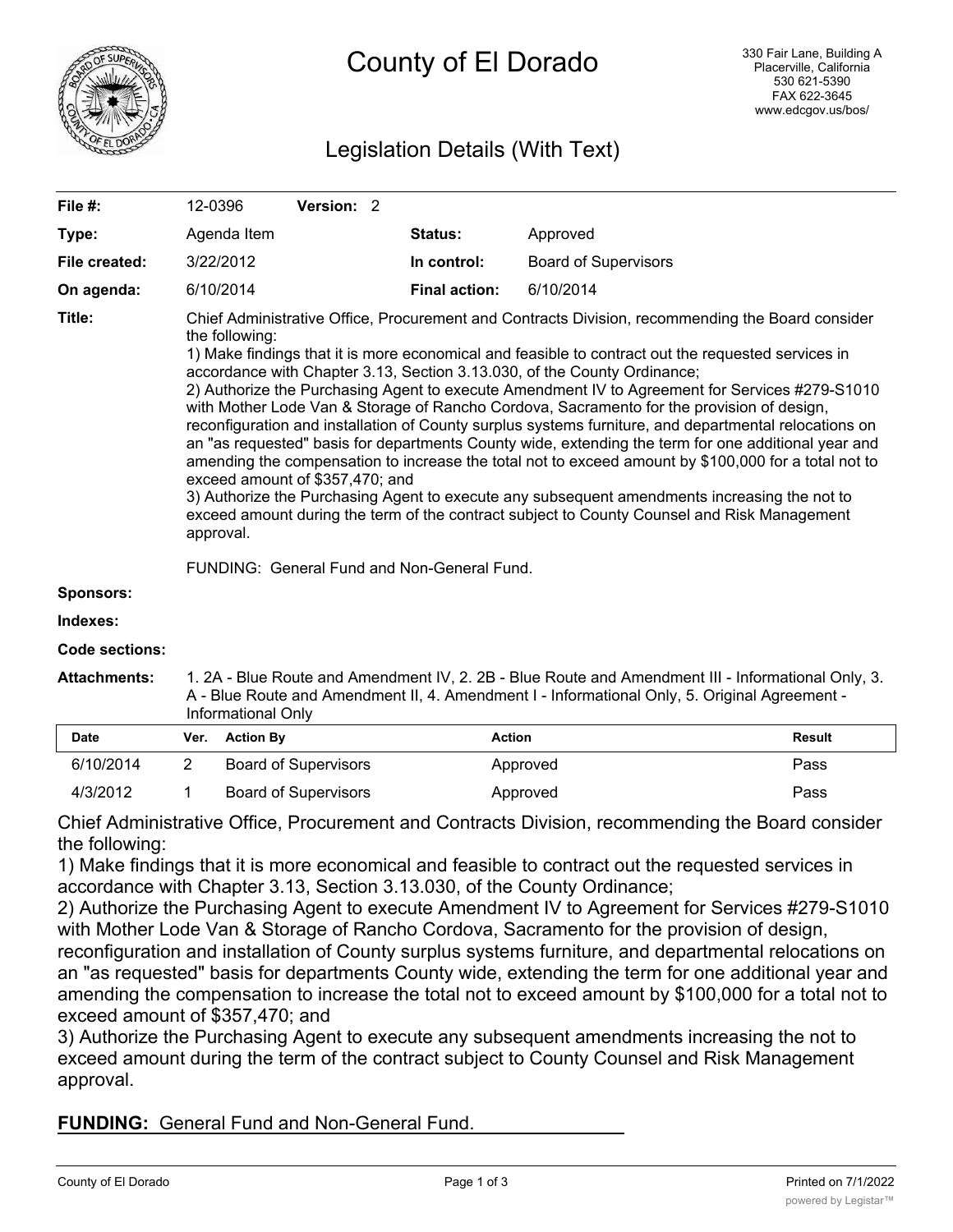| <b>BUDGET SUMMARY:</b>          |           |
|---------------------------------|-----------|
| Total Estimated Cost            | \$100,000 |
|                                 |           |
| Budget - Current FY             | \$100,000 |
| Budget - Future FY              |           |
|                                 |           |
| New Funding                     |           |
| Savings                         |           |
|                                 |           |
| Total Funding Available         | \$100,000 |
|                                 |           |
| Change To Net County Cost  \$ 0 |           |

## **Fiscal Impact/Change to Net County Cost**

No change in Net County Cost.

#### **Background**

The County has historically entered into an agreement for the design, reconfiguration and installation of County surplus systems furniture, as well as moving services on an "as requested" basis for all County departments.

#### **Reason for Recommendation**

The original agreement entered into with Mother Lode Van and Storage was executed by the Purchasing Agent in December of 2009 for a three year term, not to exceed \$57,470. Amendment I was executed by the Puchasing Agent in June of 2011 to clarify services and rates. Both the Original Agreement and Amendment I are attached to this Board Item for information purposes.

Amendment II was approved by the Board in April 2012 and executed by the Purchasing Agent. This amendment increased the not to exeed amount by \$100,000 and extended the term for an additional two years. In addition, the Board authorized the Purchasing Agent to sign all future amendments that increased the compensation only.

Amendment III was executed by the Purchasing Agent in July 2013 increasing the not to exceed amount by \$100,000 to a total not to exceed amount of \$257,470 and is attached for information purposes.

In preparation for the Capital Improvement Plan (CIP), we are requesting the Board extend the term for one additional year and amend the compensation to increase compensation by \$100,000 for a total not to exceed amount of \$357,470, to be executed by the Purchasing Agent.

In accordance with chapter 3.13, Section 3.13.030, the Board is being asked to make findings that it is more economical and feasible to contract out the necessary services as the nature of the work involves temporary, occasional, or urgent services. Additionally, the contractor will provide the equipment, tools, and materials related to providing the work that may not be feasibility provided by the County.

## **Clerk of the Board Follow Up Actions**